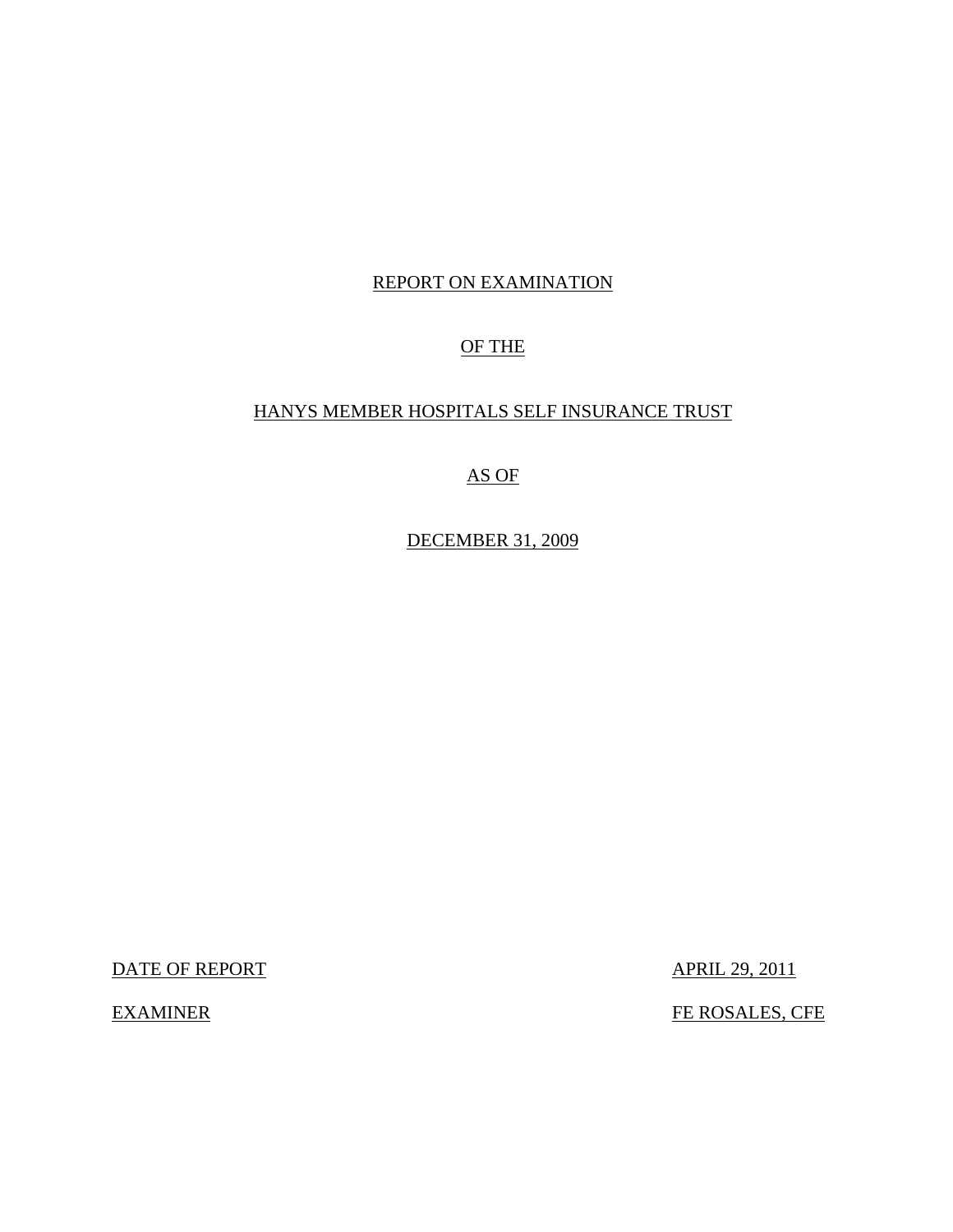# TABLE OF CONTENTS

# ITEM NO. PAGE NO. [1. Scope of examination 2](#page-3-0) [2. Description of Trust 3](#page-4-0) [A. Management 4](#page-5-0)<br>B. Territory and plan of operation 5 B. Territory and plan of operation C. Reinsurance 5 [D. Affiliated companies 6](#page-7-0)<br>
E. Medical malpractice insurance pool 9 E. Medical malpractice insurance pool 9<br>
F. Significant operating ratios 9 F. Significant operating ratios [G. Accounts and records 10](#page-11-0) 3. Financial statements 13 A. Balance sheet 13 4. Losses and loss adjustment expenses 14 5. Summary of comments and recommendations 14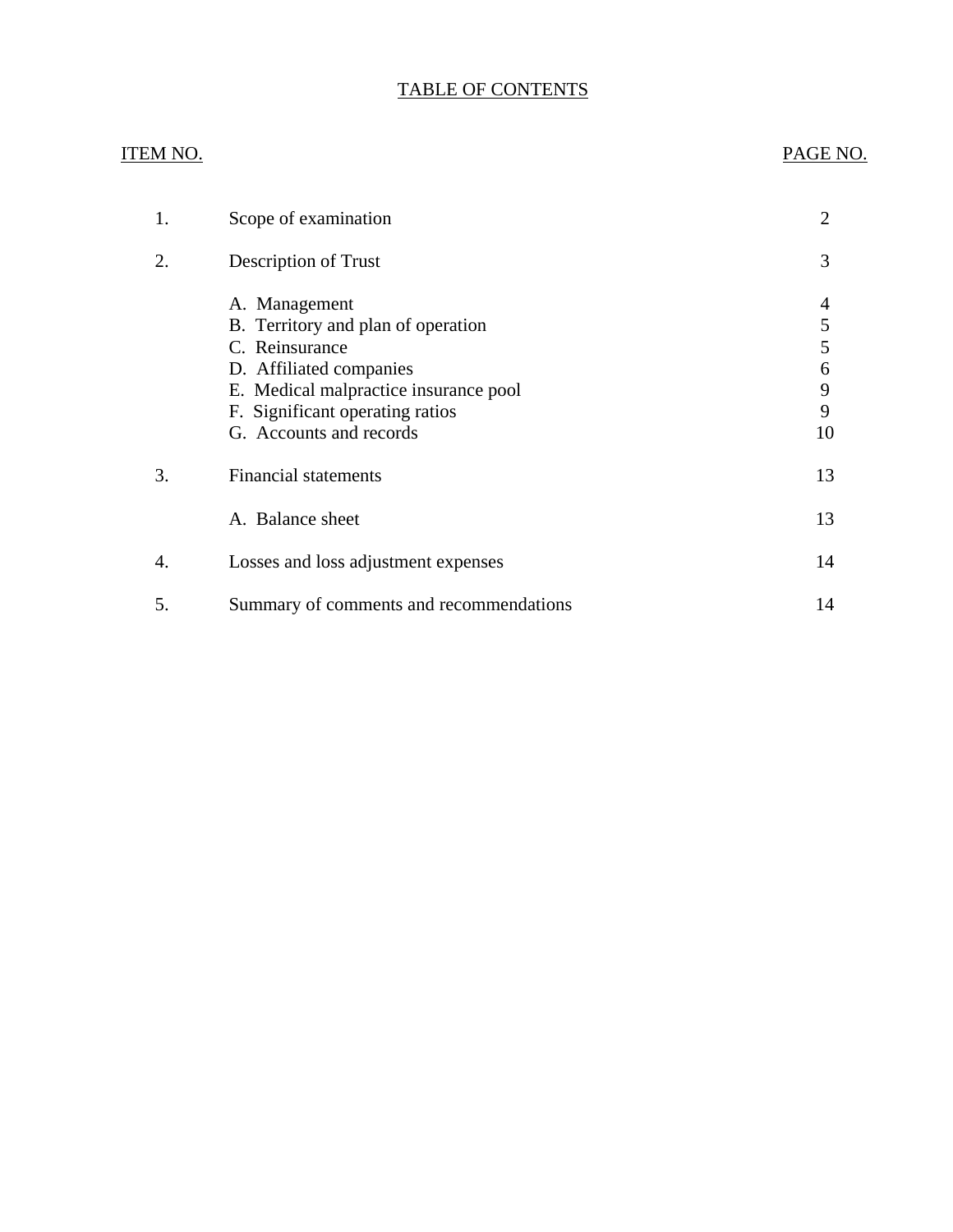

STATE OF NEW YORK INSURANCE DEPARTMENT 25 BEAVER STREET NEW YORK, NEW YORK 10004

April 29, 2011

Honorable James J. Wrynn Superintendent of Insurance Albany, New York 12257

Sir:

Pursuant to the requirements of the New York Insurance Law, and in compliance with the instructions contained in Appointment Number 30573 dated August 13, 2010 attached hereto, I have made an examination into the condition and affairs of HANYS Member Hospitals Self Insurance Trust as of December 31, 2009, and submit the following report thereon.

Wherever the designation "the Trust" appears herein without qualification, it should be understood to indicate HANYS Member Hospitals Self Insurance Trust.

Wherever the term "Department" appears herein without qualification, it should be understood to mean the New York Insurance Department.

The examination was conducted at the home office of Healthcare Professionals Insurance Company, Inc. "(HPIC") located at 217 Great Oaks Office Park, Albany, New York 12203. HPIC, being a wholly-owned subsidiary of the Trust, provides administrative services to the Trust.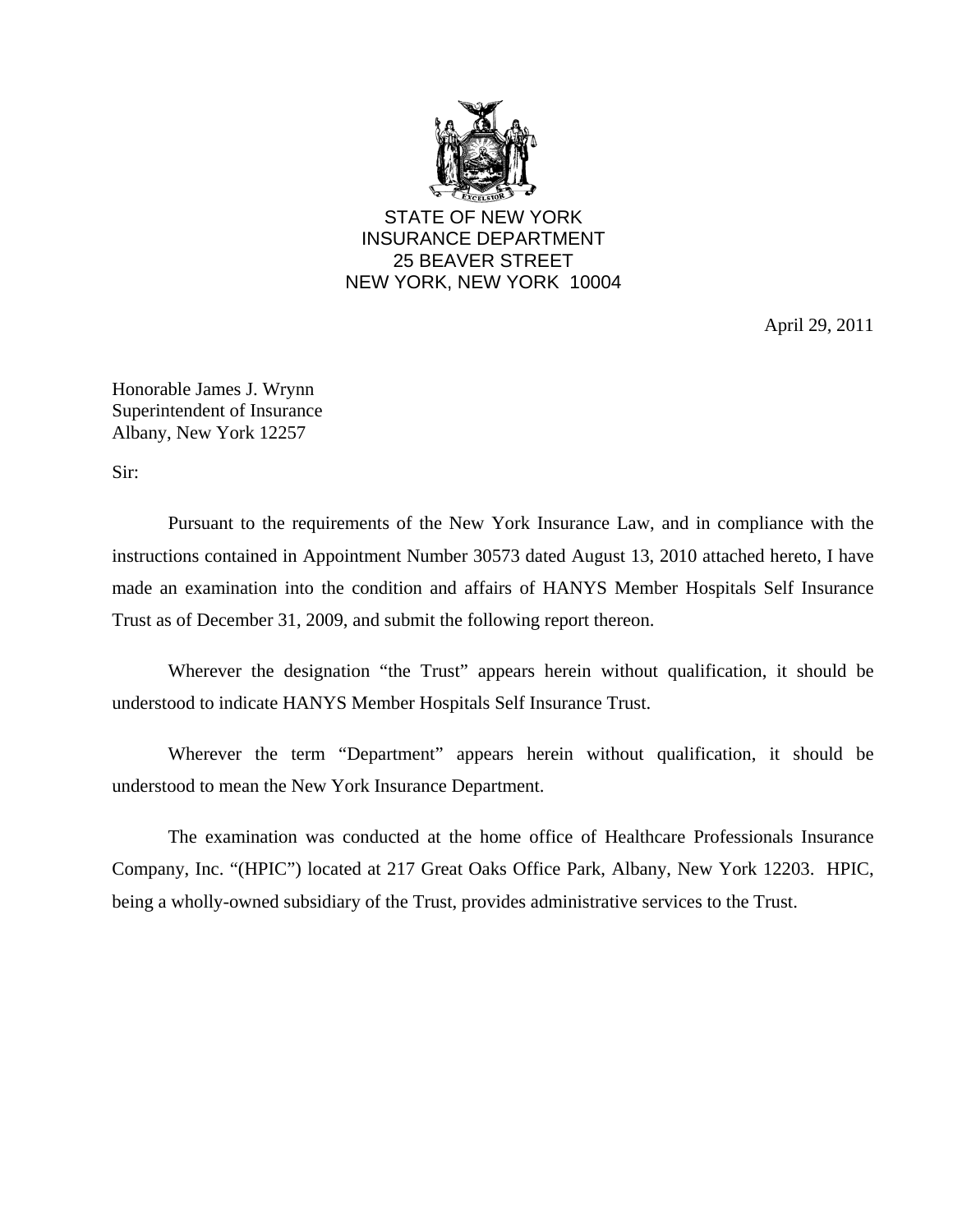#### 1. **SCOPE OF EXAMINATION**

<span id="page-3-0"></span>The Department has performed a single-state examination of HANYS Member Hospitals Self Insurance Trust. Transactions occurring subsequent to the examination date were reviewed where deemed appropriate by the examiner.

This examination was conducted in accordance with the National Association of Insurance Commissioners ("NAIC") Financial Condition Examiners Handbook ("Handbook"), which requires that we plan and perform the examination to evaluate the financial condition and identify prospective risks of the Trust by obtaining information about the Trust including corporate governance, identifying and assessing inherent risks within the Trust and evaluating system controls and procedures used to mitigate those risks. This examination also includes assessing the principles used and significant estimates made by management, as well as evaluating the overall financial statement presentation, management's compliance with Statutory Accounting Principles and annual statement instructions when applicable to domestic state regulations.

All financially significant accounts and activities of the Trust were considered in accordance with the risk-focused examination process. The examiners also relied upon audit work performed by the Trust's independent public accountants when appropriate.

This examination report includes a summary of significant findings for the following items as called for in the Handbook:

> Significant subsequent events History of the Trust Trust records Management and control Territory and plan of operation Loss experience Reinsurance Accounts and records Financial statements Summary of recommendations

This report on examination is confined to financial statements and comments on those matters that involve departures from laws, regulations or rules, or that are deemed to require explanation or description.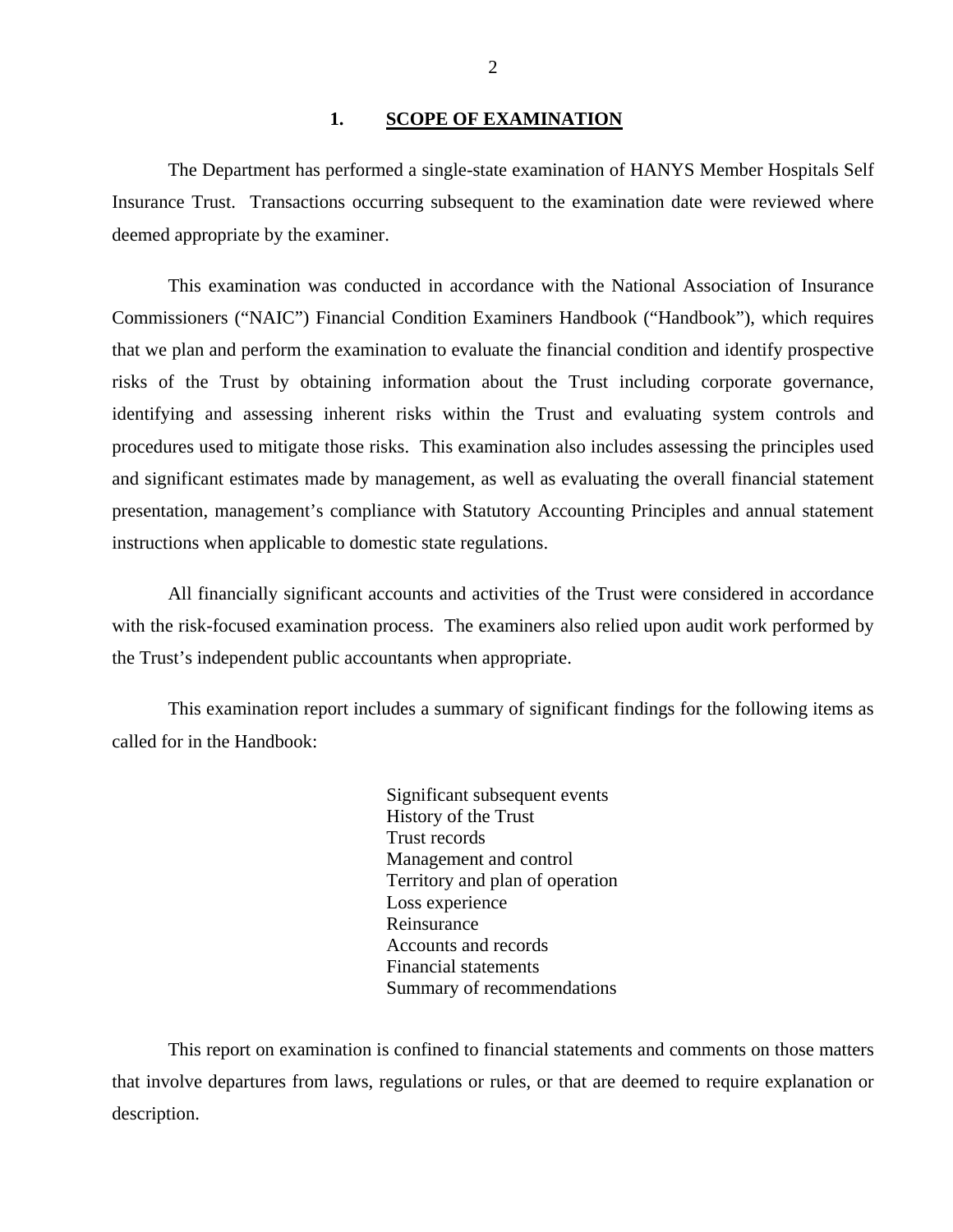**2. DESCRIPTION OF TRUST** 

<span id="page-4-0"></span>The HANYS Member Hospitals Self-Insurance Trust ("the Trust") was created by a trust agreement between HANYS Services, Inc. ("HSI"), a for profit, wholly-owned subsidiary of the Hospital Association of New York State ("HANYS"), as trustee, and a group of HANYS member health care facilities, as Grantors of the Trust. The trust agreement was approved by the Department on November 15, 1985.

The Trust was formed in response to the mandate of the Medical Malpractice Reform Act of 1985 ("the Act"). The Act requires every general hospital which maintains facilities for providing emergency medical care to purchase a policy for excess medical malpractice insurance in the amounts of \$1 million per occurrence, \$3 million per policy period, or to provide equivalent excess coverage in a form approved by the Superintendent of Insurance.

Originally, the coverage applied to medical and dental malpractice occurrences between July 1, 1985 and June 30, 1986, affecting physicians and dentists who requested such coverage and who were primarily affiliated with each respective hospital. However, such requesting physicians or dentists must have had, in force, individual policies issued by an insurer, licensed in New York State, providing primary medical malpractice insurance coverage in amounts of no less than \$1 million for each claimant and \$3 million for all claimants, all occurrences.

The purpose of the Trust was to provide equivalent excess coverage to those facilities which had determined that it was preferable to use the Trust in lieu of obtaining commercial insurance coverage in satisfaction of the obligations imposed upon them under the Act.

Section 4 of Chapter 208 of the Laws of 1987, enacted effective July 1, 1987, extended the provisions of the Laws of 1985, allowing health care facilities to purchase such "equivalent excess coverage" for periods after June 30, 1986. As a result, the Trust agreement was amended on August 1, 1987, effective as of July 1, 1986, to provide equivalent excess coverage through the Trust, for the periods from July 1, 1986 through June 30, 1987, and July 1, 1987 through July 31, 1987.

As of August 1, 1987, upon creation of Hanys Insurance Company, the Trust discontinued writing any new business. Hanys Insurance Company policies were issued to cover the Trust's insureds for the remaining eleven months of the July 1, 1987 through June 30, 1988 policy year and thereafter.

3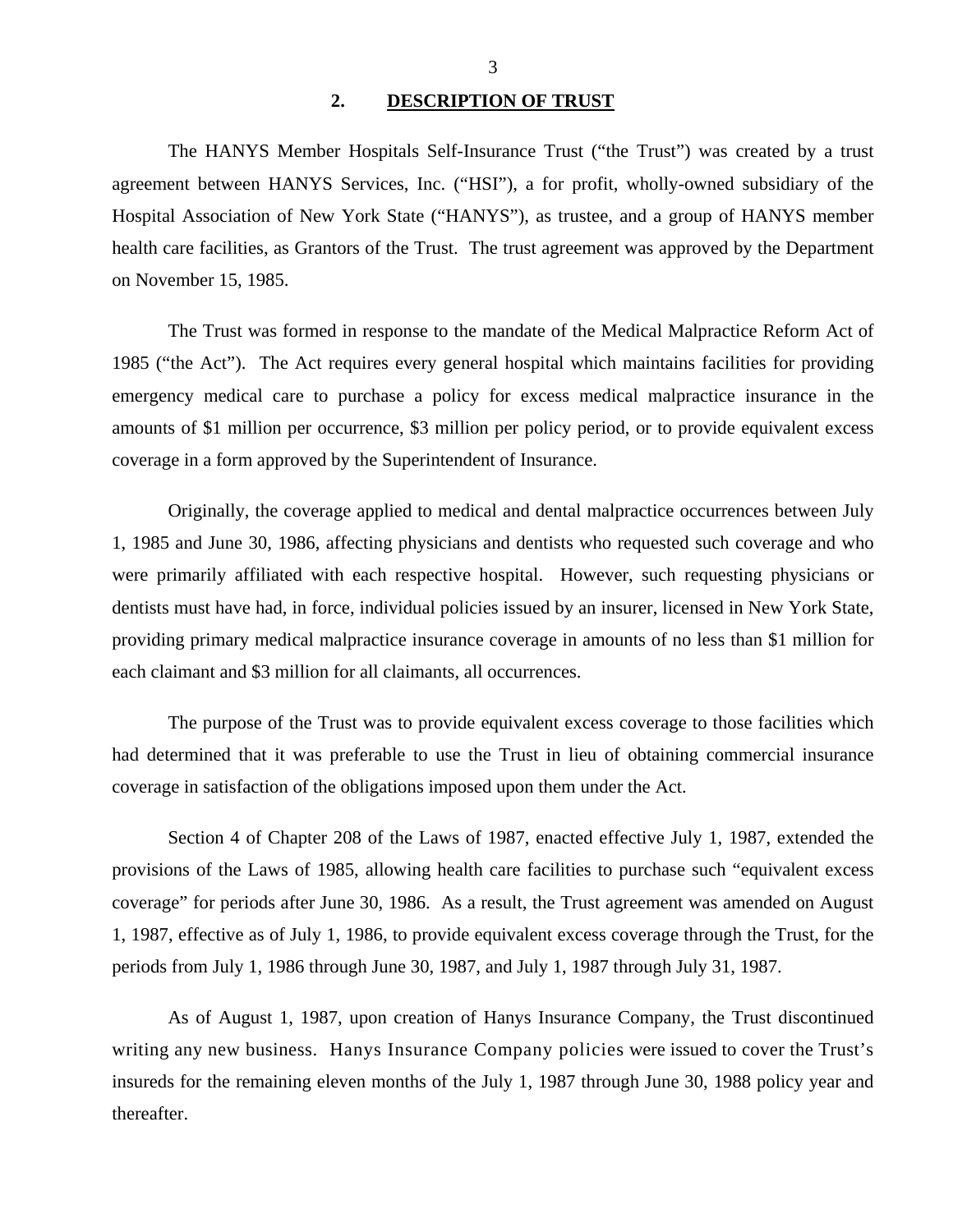<span id="page-5-0"></span>The Trust is not a licensed insurance company. However, the Trust is subject to regulation by the New York State Insurance Department.

# A. Management

In September 1987, the Trust's member hospitals designated a Committee of Grantors as the decision making body for the Trust. As of December 31, 2009, the Committee consisted of the following eight members:

| Name and Residence                          | <b>Principal Business Affiliation</b>                                                                                                      |
|---------------------------------------------|--------------------------------------------------------------------------------------------------------------------------------------------|
| Joseph P. Corcoran<br>Hasbrouck Heights, NJ | Consultant to the President,<br>New York Eye and Ear Infirmary                                                                             |
| Dennis Loughridge<br>Guilderland, NY        | Secretary,<br>Healthcare Professionals Insurance Company, Inc.<br>Chief Financial Officer,<br>Consumer Directed Choices, Inc.              |
| Murray S. Marsh<br>Jamestown, NY            | Chairman,<br>Healthcare Professionals Insurance Company, Inc.<br>Consultant/Owner,<br>M <sup>2</sup> Associates                            |
| A. Gordon McAleer<br>Goshen, NY             | President,<br>McAleer & Associates                                                                                                         |
| Mark D. Morris<br>Niskayuna, NY             | President & Chief Executive Officer,<br>Healthcare Professionals Insurance Company, Inc.                                                   |
| Edward G. Murphy, MD<br>Roanoke, VA         | Vice Chair,<br>Healthcare Professionals Insurance Company, Inc.<br>President and Chief Executive Officer,<br><b>Carilion Health System</b> |
| Bertram J. Oppenheimer<br>Eastchester, NY   | Vice President of Health Services,<br>Comprehensive Integrated Solutions, Inc.                                                             |
| <b>Mark Schoell</b><br>Orchard Park, NY     | Treasurer,<br>Healthcare Professionals Insurance Company, Inc.<br>Chief Executive Officer,<br><b>United Memorial Medical Center</b>        |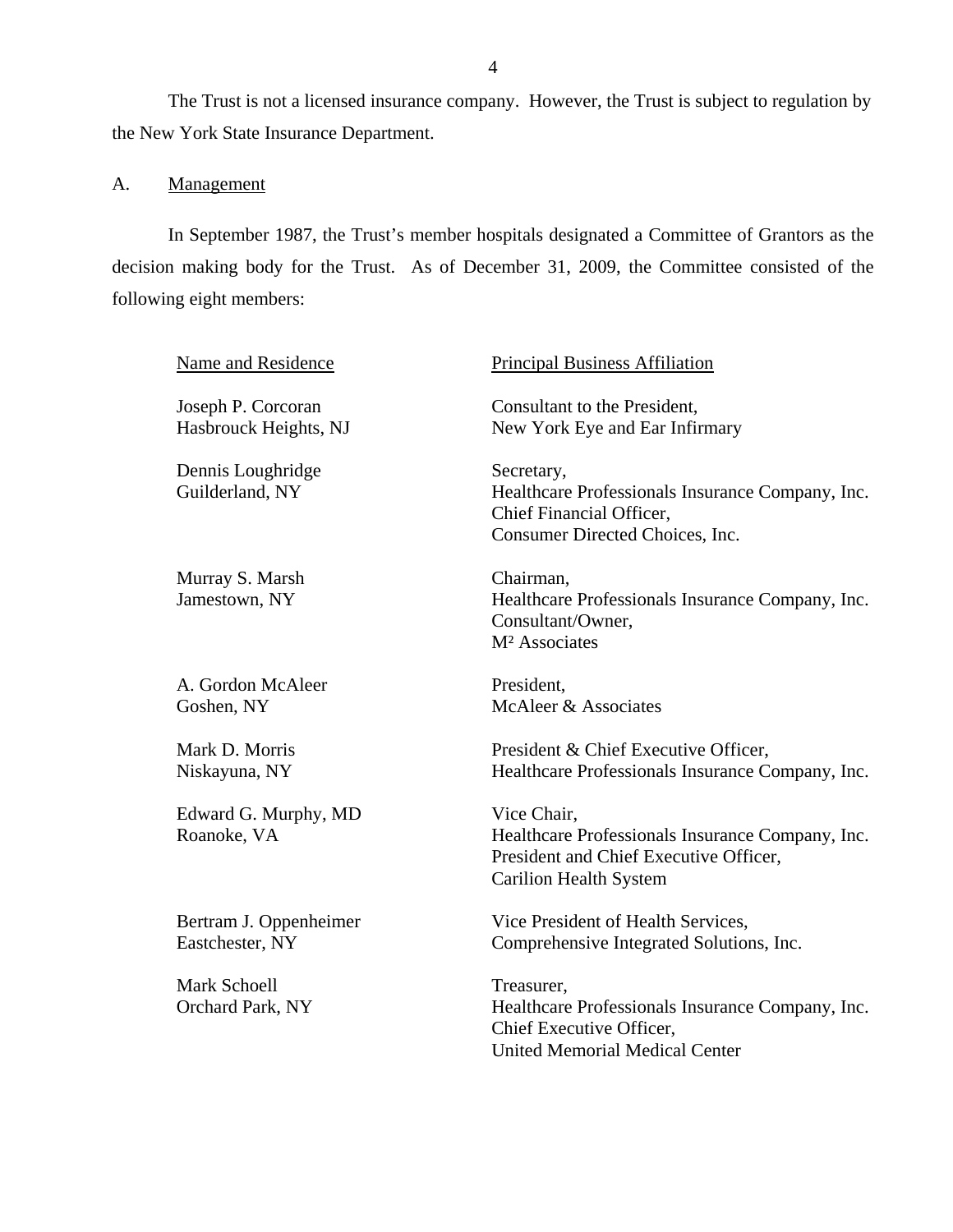A review of the minutes of the board of directors' meetings held during the examination period indicated that the meetings were generally well attended and each board member has an acceptable record of attendance.

As of December 31, 2009, the principal officer of the Trust was:

| Name             | Title                  |
|------------------|------------------------|
| Daniel Del Pozzo | Trustee Representative |

#### B. Territory and Plan of Operation

The Trust was authorized, pursuant to the approved "Trust Agreement", to provide excess medical malpractice insurance only in the State of New York. All policies were written on an occurrence basis, were non-assignable, and if terminated for any reason, paid no return premium. The Trust did not insure any occurrences after July 31, 1987, except as noted below, and was in runoff status as of the examination date.

Effective July 1, 2005, for the first time since 1987, the Trust started writing new business. It is noted that for the six-month period ended December 31, 2005 the Trust wrote business in the amount of approximately \$16.3 million for approximately 9,000 physicians and for the year ended December 31, 2006 it wrote approximately \$21.7 million for approximately 8,600 physicians. Coverage has been authorized for policy periods July 1, 2005 to June 30, 2006 and July 1, 2006 to June 30, 2007.

The Trust's direct written premium for years 2006 through 2009 includes its share of the Medical Malpractice Insurance Pool of New York State ("MMIP") as follows: \$970,940 in 2006; \$1,238,769 in 2007; \$239,210 in 2008; and \$(3,023) in 2009. It should be noted that the Trust had no share in 2005 as the Trust only began writing that year and MMIP has a one year lag. (Refer to the MMIP section further herein for the MMIP description.)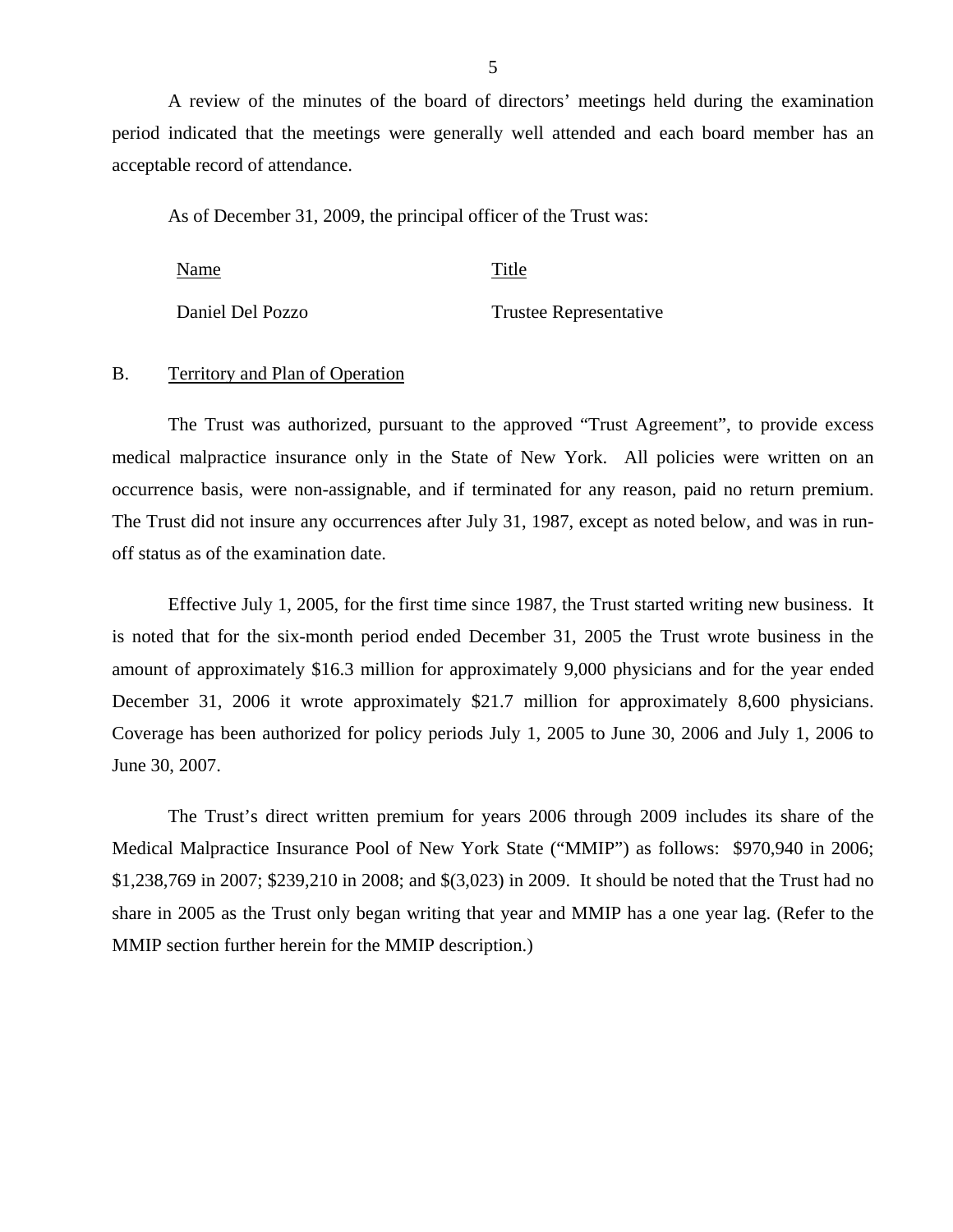#### <span id="page-7-0"></span>C. Reinsurance

#### Assumed Reinsurance

The Trust does not assume any business.

#### Ceded Reinsurance

As indicated in the Affiliated Companies section of this report, the Trust is the parent of a wholly-owned subsidiary, Healthcare Professionals Insurance Company, Inc. ("HPIC"). When HPIC commenced operations in 2006, the Trust ceded excess medical professional liability ("Section 18") business written in 2005 and 2006 to HPIC. Additionally, this treaty also included the Trust's assumed risk by reason of its participation as a member of MMIP. Effective July 1, 2007, the reinsurance treaty covering only the Section 18 business portion was rescinded and replaced with a novation agreement whereby HPIC assumes all liabilities during this period.

#### Novation Agreement

The Trust entered into a novation agreement effective July 1, 2007 ("novation date") with HPIC. Under this agreement, on the novation date, HPIC was substituted as the insurer under the Section 18 policies in place. Additionally, on and after the novation date, HPIC assumed all of the Trust's interests, rights, duties, liabilities under the Section 18 policies. Furthermore, the agreement states that HPIC will assume all of the Trust's interests, rights and liabilities in connection with MMIP for the periods July 1, 2005 through June 30, 2006, and July 1, 2006 through June 30, 2007.

Examination review of the Schedule F data reported by the Trust in its filed annual statement was found to accurately reflect its reinsurance transactions. Additionally, management has represented that all material ceded reinsurance agreements transfer both underwriting and timing risk as set forth in SSAP No. 62. Representations were supported by appropriate risk transfer analyses and an attestation from the Trust's chief executive officer pursuant to the NAIC Annual Statement Instructions. Additionally, examination review indicated that the Trust was not a party to any finite reinsurance agreements. All ceded reinsurance agreements were accounted for utilizing reinsurance accounting as set forth in paragraphs 43 to 47 of NAIC Accounting Practices and Procedures Manual Statements of Statutory Accounting Principles ("SSAP") No. 62.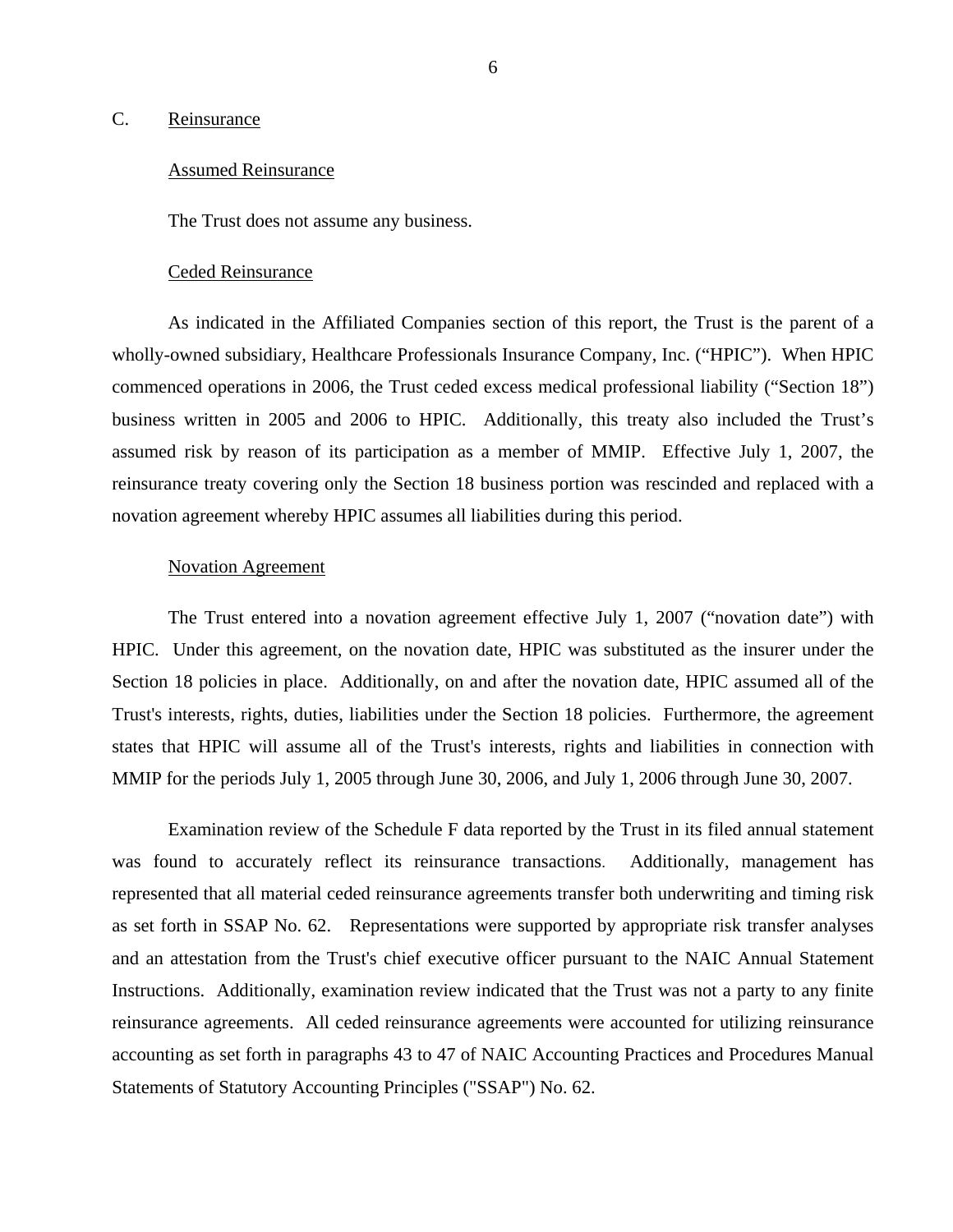#### D. Affiliated Companies

The Trust is the parent of a wholly-owned subsidiary, Healthcare Professionals Insurance Company, Inc. ("HPIC").

Pursuant to Section 1502(a) of the New York Insurance Law, the Trust is exempt from the filing requirements of Article 15. However, Department Circular Letter No. 10 (2010) requires every insurer that is exempt from Article 15 to submit the same information to the Department pursuant to Section 308 of the New York Insurance Law and to furnish the Department with copies of the insurance holding company system annual registration statement ("NAIC Form B"). It was noted that during the examination period the Trust did not file with the Department the information contained in NAIC Form B.

It is recommended that the Trust file with the Department its annual holding company registration statement ("NAIC Form B") pursuant to the provisions of Department Circular Letter No. 10 (2010).

Subsequent to the examination date, on March 18, 2011 the Trust filed with the Department, its first annual holding company registration statement.

The following is a chart of the affiliated group at December 31, 2009:

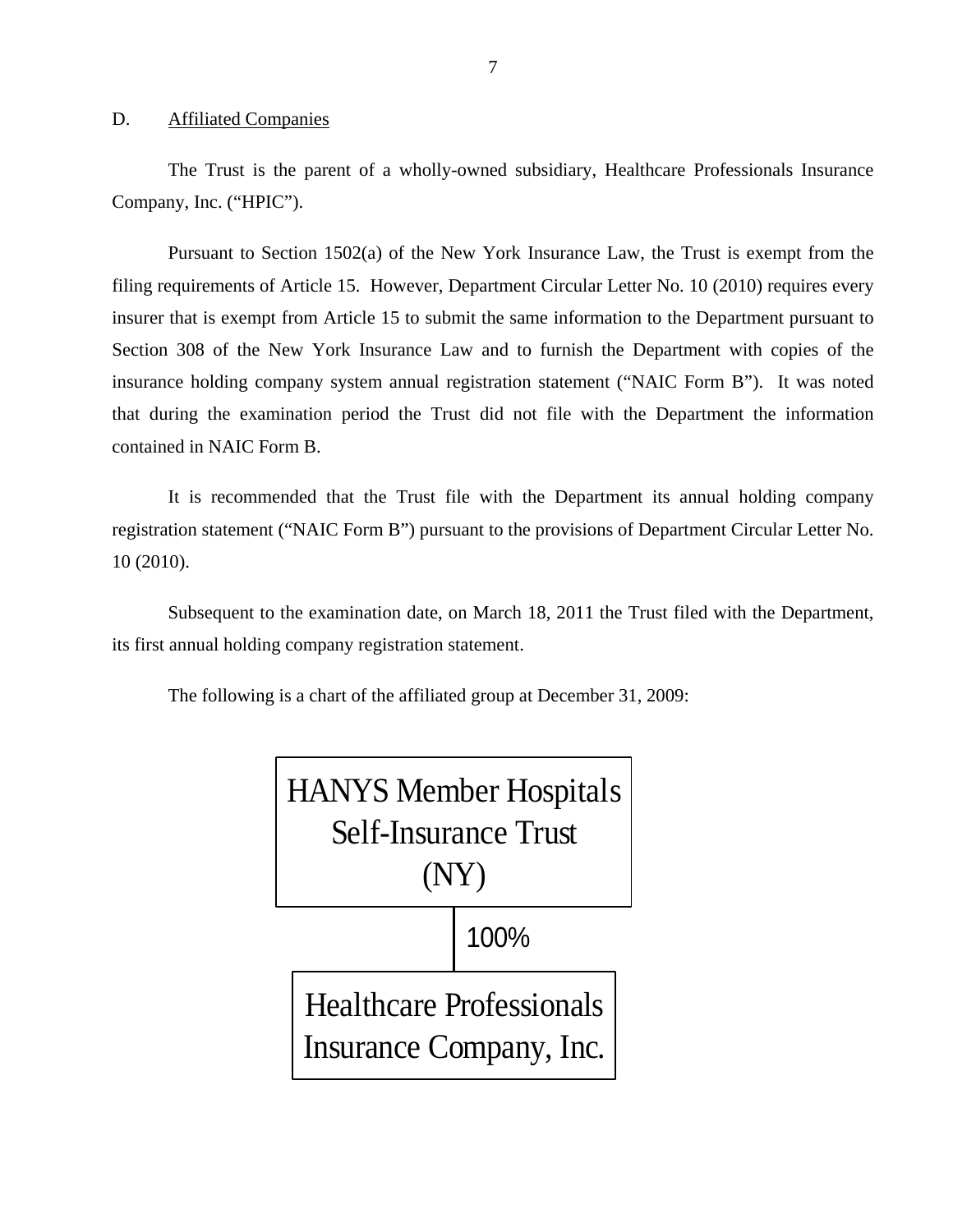At December 31, 2009, in addition to the novation agreement detailed in the reinsurance section of this report, the Trust was party to the following agreements with its subsidiary, HPIC:

#### Tax Allocation Agreement

The Trust entered into a tax allocation agreement dated July 25, 2007, with HPIC for the filing of consolidated returns for the 2006 tax year and for all tax years thereafter. The agreement is in accordance with Department Circular Letter No. 33 (1979).

#### Reinsurance Agreement

The Trust and HPIC entered into a reinsurance agreement for Section 18 coverage and the MMIP business allocated to the Trust. The Section 18 coverage portion of this reinsurance agreement was rescinded when the novation agreement between the HPIC and the Trust became effective.

#### Management, General Services and Facilities Agreement

HPIC provides administrative support services to its parent, the Trust. During the examination period, specifically years 2008 and 2009, there was no written agreement in place to document the services to be provided by HPIC and the amount for which it was to be compensated. It was indicated that the fees were determined as part of the HPIC budget utilizing work hour estimates for Trust work. However, there is no written documentation for this time study. Good business practices dictate that any service arrangements between two parties should be reduced to written form. Further, Section 1608(c) of the New York Insurance Law, which deals with relationships and transactions between parent and subsidiary, states:

"The books, accounts and records of each party to all such transactions shall be so maintained as to clearly and accurately disclose the nature and details of the transactions, including such accounting information as is necessary to support the reasonableness of the charges or fees to the respective parties."

Subsequent to the examination, the Trust entered into a written management, general services and facilities agreement with HPIC effective January 1, 2010.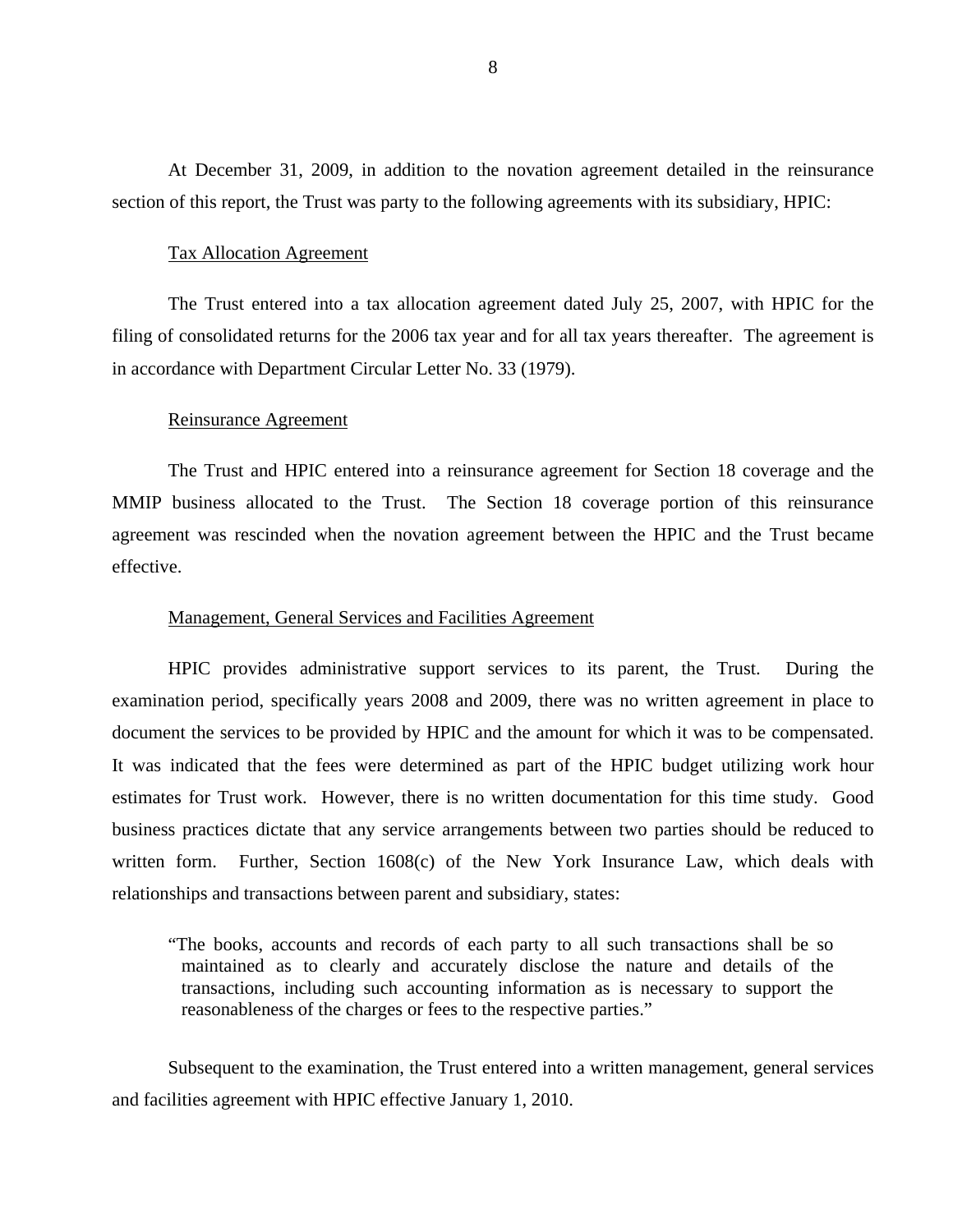Nonetheless, it is recommended that in the future, the Trust prepare a written agreement before entering into any service arrangements with its subsidiary in compliance with Section 1608(c) of the New York Insurance Law.

### E. Medical Malpractice Insurance Pool

While it actively wrote direct business, the Trust assumed a share of the liabilities incurred by the Medical Malpractice Insurance Pool of New York State, a joint underwriting facility established under Article 55 of the New York Insurance Law and Department Regulation 170. As a writer of medical professional liability insurance in New York, the Trust was required to share in the operations of MMIP based upon its proportionate market share of the New York medical professional liability insurance market. MMIP is a state created insurance pool designed to provide insurance to all physicians and medical professionals who cannot obtain medical professional liability insurance through the voluntary market.

In accordance with SSAP No. 63 – paragraph 8, the Trust's share of such business was recorded as if it was directly written.

### F. Significant Operating Ratios

The following ratios have been computed as of December 31, 2009, based upon the results of this examination:

| Net premiums written to surplus as regards policyholders                               |       |
|----------------------------------------------------------------------------------------|-------|
| Liabilities to liquid assets (cash and invested assets less investments in affiliates) | 18%   |
| Premiums in course of collection to surplus as regards policyholders                   | $0\%$ |

All of the above ratios fall within the benchmark ranges set forth in the Insurance Regulatory Information System of the National Association of Insurance Commissioners.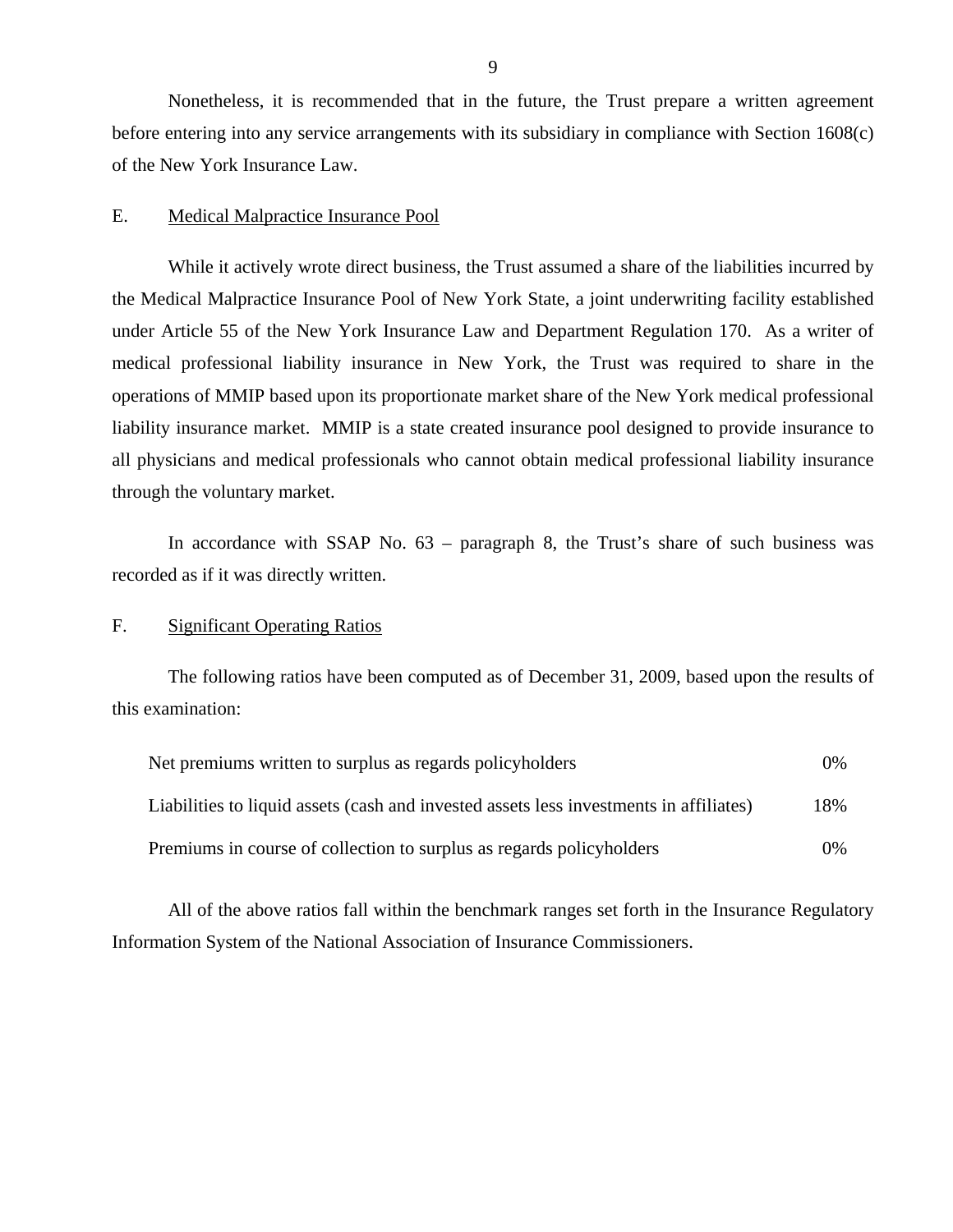#### <span id="page-11-0"></span>G. Accounts and Records

#### i. Trust Administrative Fees

The Trust Agreement, effective November 12, 1985, stated the following regarding compensation to HANYS Services, Inc. (HSI), as Trustee:

"The Trustee shall receive, as compensation for its services hereunder, fees or commissions in such amounts and to be paid or retained in such manner and at such times as set forth in the fee schedule…, or as may hereafter be agreed upon by the Trustee and the Grantor in writing." (Emphasis added.)

It was noted that the fees paid to HANYS Services, Inc. during the examination period were not agreed upon in writing nor approved by the Committee of Grantors who represent the interests and act on behalf of all Grantor Members under the Trust as there was no annual approval of the fees noted in the Committee of Grantors' meeting minutes.

It is recommended that going forward, the Trust's administrative fees be agreed upon in writing or be approved by the Committee of Grantors. In addition, such approvals must be noted in the minutes of the Committee of Grantors' meetings.

#### ii. Non-compliance with Section 1409 of the New York Insurance Law

Section 1409 of the New York Insurance Law states in part that:

". . . no domestic insurer shall have more than ten percent of its admitted assets invested in or loaned upon, the securities of any one institution."

The Trust reported an investment in the Columbia Short Term Bond Fund of \$15,976,916. This investment exceeded 10% of the Trust's admitted assets as reported on its filed 2009 annual statement.

It is noted that this investment was disposed of in July 2010. Hence, subsequent to the examination date the excess investment has been cured and the Trust is now in compliance with Section 1409 of the New York Insurance Law.

Nonetheless, it is recommended that the Trust, at all times, fully comply with the provisions of Article 14 of the New York Insurance Law.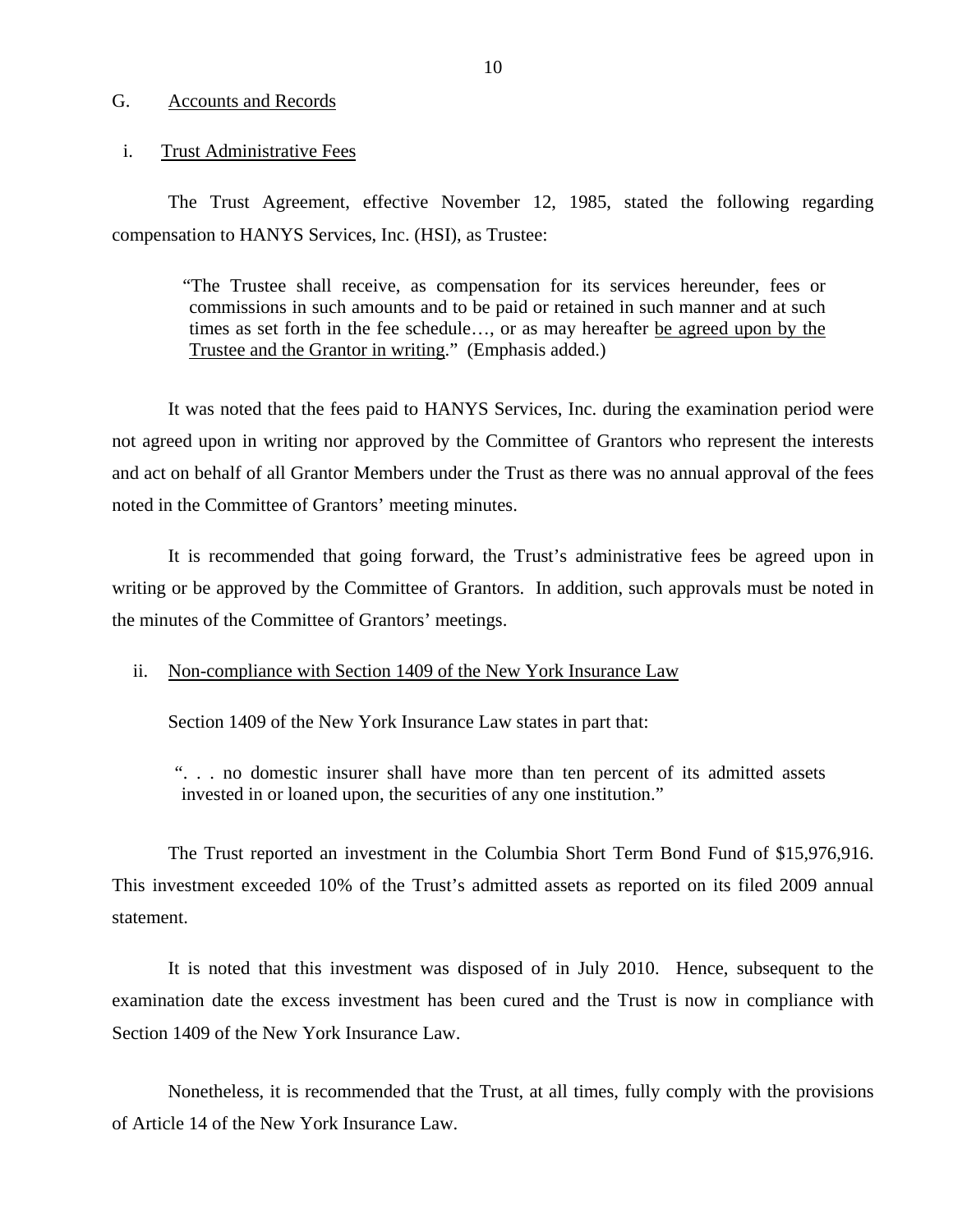#### iii. Letter of Credit

As of the examination date, the Trust is reporting an admitted asset for a standby letter of credit ("LOC") in the amount of \$16.2 million, plus accrued interest in the amount of \$3,476,204. The LOC was originally issued to HANYS Hospital Trust (1987) ("HHT") on September 15, 2005 in the amount of \$32.2 million to secure a promissory note as part of the sale by HHT of its minority shareholder interest in Hospitals Insurance Company ("HIC", formerly known as HANYS Insurance Company) to FFH Hospitals Trust ("FFH"). The promissory note provides for four quarterly payments of \$4 million each beginning on September 30, 2005, with the remaining \$16.2 million plus accrued interest due on June 30, 2013.

On September 20, 2005, the LOC was transferred to the Trust, as beneficiary, in exchange for \$32.2 million in cash transferred to HHT. The transfer was done to expedite the distribution by HHT to its member hospitals of the proceeds of the sale of its HIC shares. Subsequently, in August 2007, HHT was dissolved.

The Trust's letter of credit was reviewed for compliance with Department Regulation 133 which stipulates the required conditions for acceptable letters of credit. The review revealed that the letter of credit does not contain the following required conditions:

- 1. That it is clean and unconditional;
- 2. the definition of a beneficiary set forth in section 79.1(b) of the regulation (Beneficiary meaning "the insurer in favor of which the letter of credit or its confirmation is established and shall include any successor by operation of law of any named beneficiary including, without limitation, any liquidator, rehabilitator, receiver and conservator".);
- 3. a statement that it is not subject to any agreement, condition or qualification outside of the letter of credit;
- 4. a statement to the effect that the obligation of the issuing bank under the letter of credit is an individual obligation of such bank and is in no way contingent upon reimbursement with respect thereto;
- 5. that, in the event of any conflict, the Laws of the state of New York will control;
- 6. a provision for an extension of time, of not less than 30 days after resumption of business, to draw against the letter of credit in the event that one or more of the occurrences described in Article 17 of Publication 500 occurs (i.e. Acts of God, riots, civil commotions, insurrections, wars of any other causes beyond control, or any strikes or lockouts).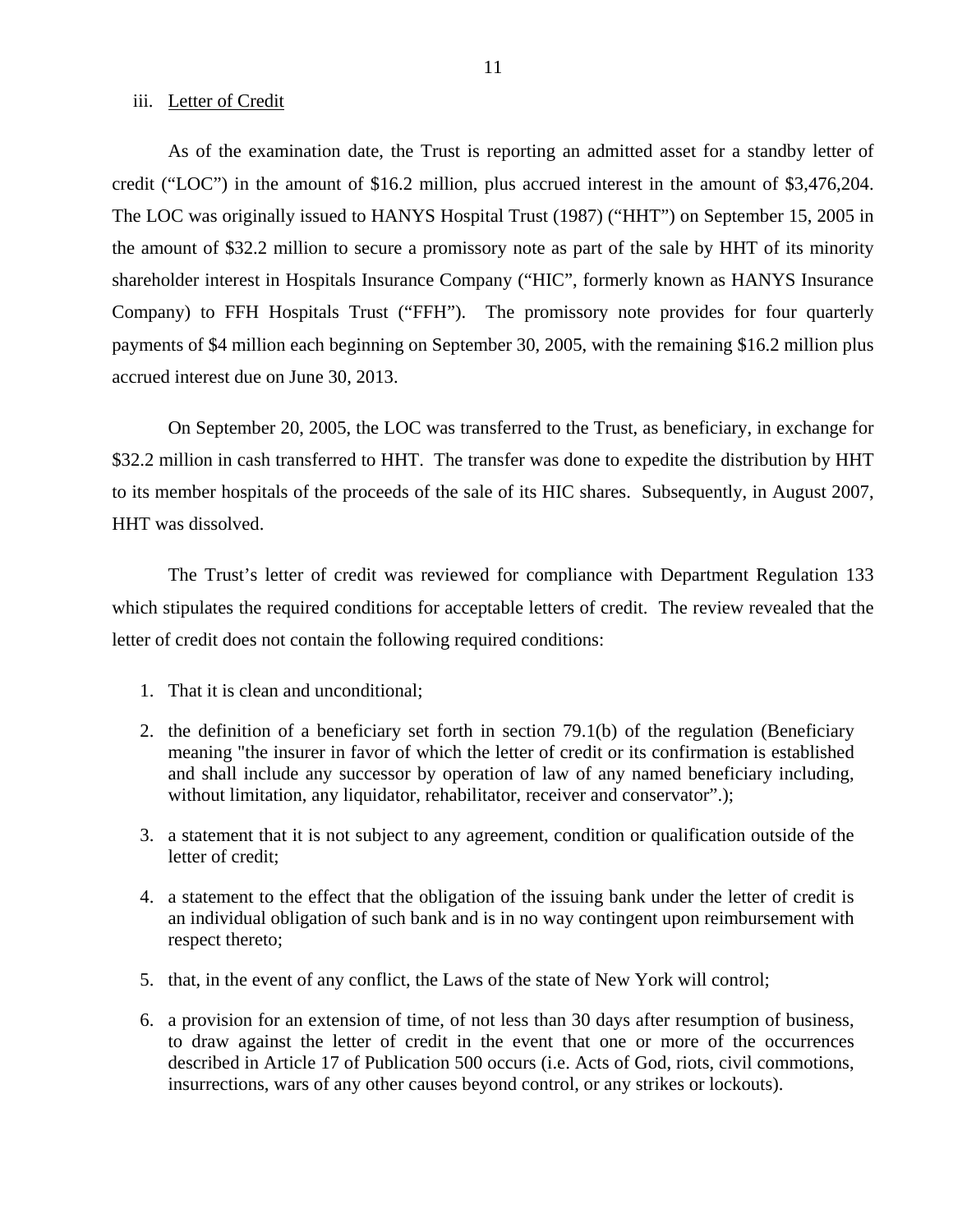It is recommended that the Trust take steps to ensure that its letter of credit comply with all of the required provisions of Department Regulation 133.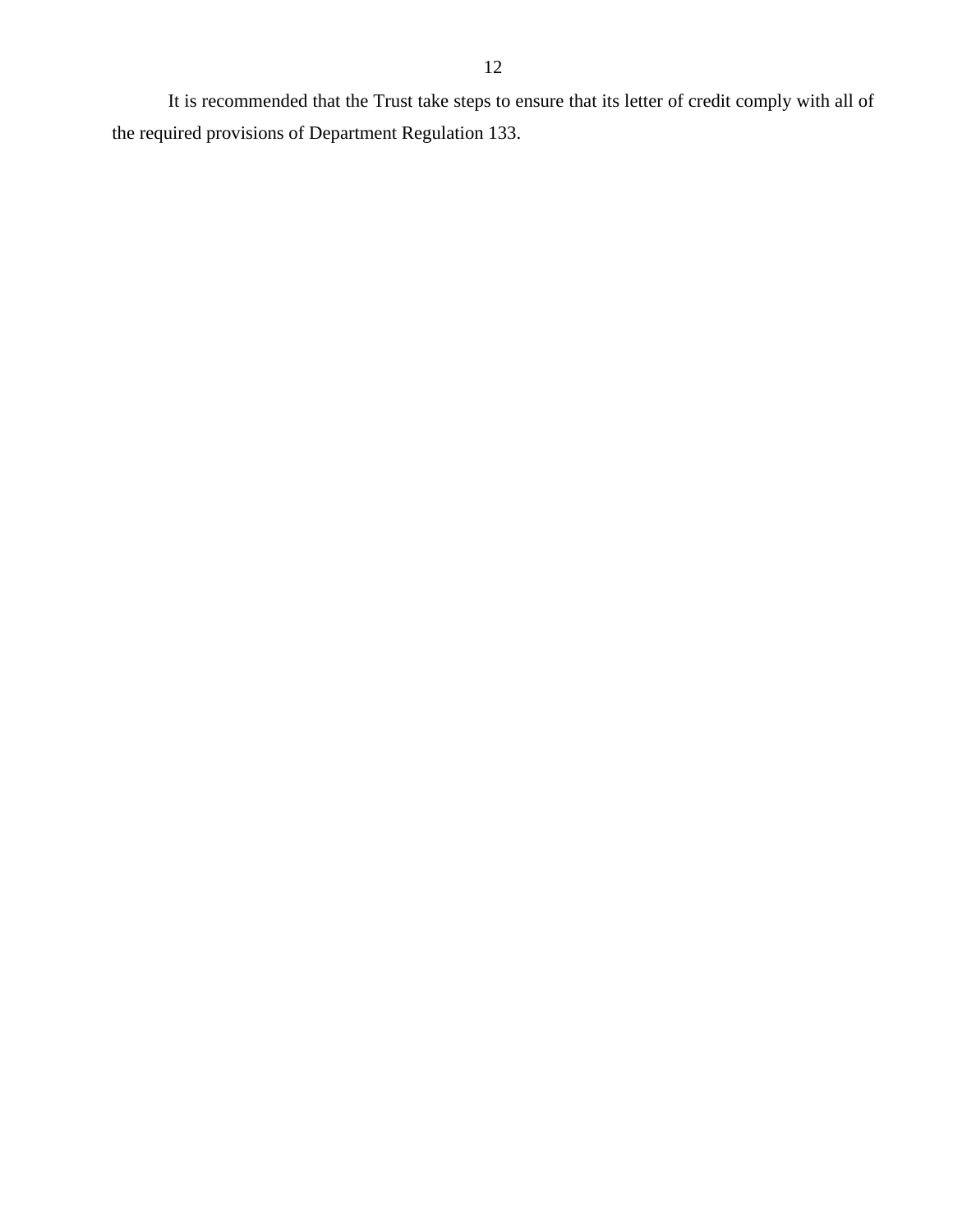# **3. FINANCIAL STATEMENTS**

# A. Balance Sheet

The following shows the assets, liabilities and surplus as regards policyholders as of December 31, 2009 as determined by this examination and as reported by the Trust:

| Assets                                               | <b>Assets Not</b><br>Admitted<br>Assets |                | Net Admitted<br>Assets |
|------------------------------------------------------|-----------------------------------------|----------------|------------------------|
| Common stocks                                        | \$44,481,492                            | \$<br>$\Omega$ | \$44,481,492           |
| Cash, cash equivalents and short-term investments    | 875,308                                 |                | 875,308                |
| Investment income due and accrued                    | 44,830                                  |                | 44,830                 |
| Net deferred tax asset                               | 2,879,503                               | 2,879,503      | $\theta$               |
| Receivables from parent, subsidiaries and affiliates | 1,337                                   | $\theta$       | 1,337                  |
| Aggregate write-ins for other than invested assets   |                                         |                |                        |
| Letter of credit                                     | 16,200,000                              |                | 16,200,000             |
| Accrued interest – letter of credit                  | 3,476,204                               |                | 3,476,204              |
| Prepaid expenses                                     | 17,011                                  | 17,011         |                        |
| Total assets                                         | \$67,975,685                            | \$2,896,514    | \$65,079,171           |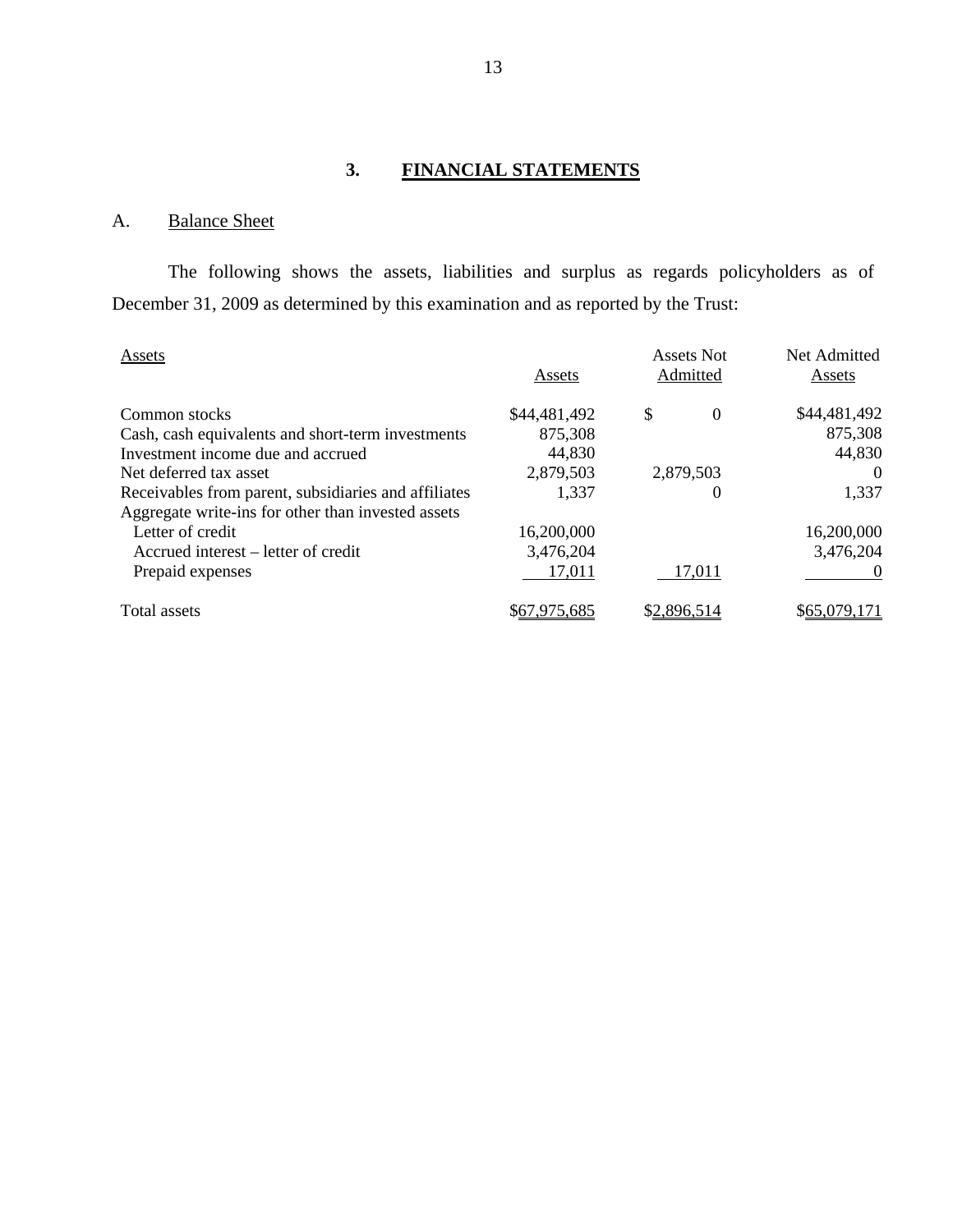#### Liabilities, Surplus and Other funds

#### Liabilities

| Losses $\&$ loss adjustment expenses                         |              | \$           |
|--------------------------------------------------------------|--------------|--------------|
| Other expenses (excluding taxes, licenses and fees)          |              | 63,190       |
| Current federal and foreign income taxes                     |              | 89,082       |
| Tax escrow account                                           |              | 2,828,836    |
| Total liabilities                                            |              | \$2,981,108  |
| <b>Surplus and Other funds</b><br>Unassigned funds (surplus) | \$62,098,063 |              |
| Surplus as regards policyholders                             |              | 62,098,063   |
| Total liabilities, surplus and other funds                   |              | \$65,079,171 |

NOTE: The Internal Revenue Service ("IRS") did not audit the Trust's consolidated Federal Income Tax returns during the examination period. Additionally, as of the date of this examination report, the Trust has not received any notification from the IRS that an audit is scheduled to begin. The examiner is unaware of any potential exposure of the Trust to any tax assessment and no liability has been established herein relative to such contingency.

# **4. LOSSES AND LOSS ADJUSTMENT EXPENSES**

The examination liability for the captioned items of \$0 is the same as reported by the Trust as of December 31, 2009. It should be noted that all of the Trust's liabilities for losses and loss adjustment expenses were novated to its subsidiary, HPIC, in accordance with a novation agreement between the parties. Refer to Section 2C of this report.

# **5. SUMMARY OF COMMENTS AND RECOMMENDATIONS**

# A. Affiliated Companies

- i. It is recommended that the Trust file with the Department its annual 7 holding company registration statement ("NAIC Form B") pursuant to the provisions of Department Circular Letter No. 10 (2010).
- ii. It is recommended that in the future, the Trust prepare a written 9 agreement before entering into any service arrangements with its subsidiary in compliance with Section 1608(c) of the New York Insurance Law.

ITEM PAGE NO.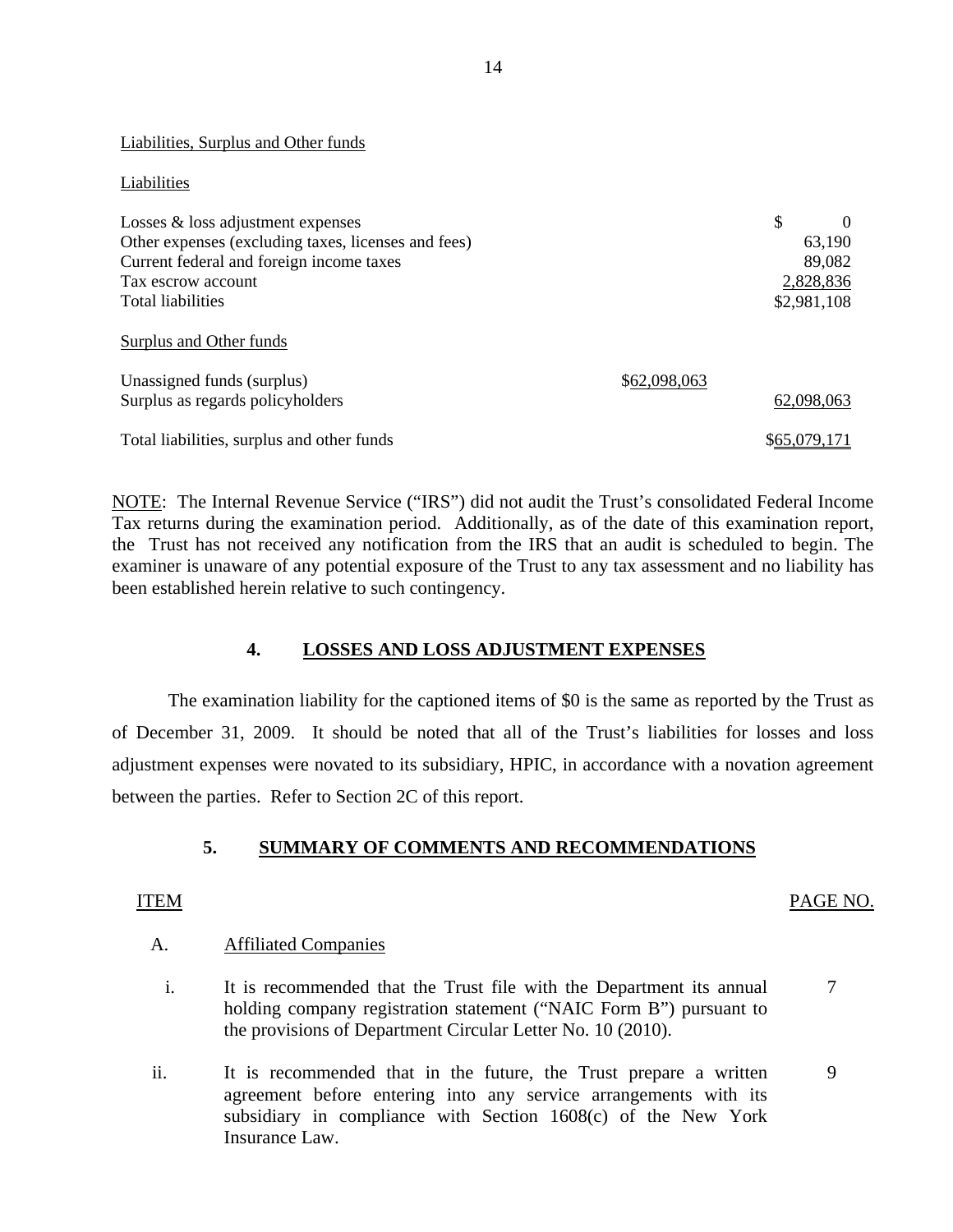- i. It is recommended that going forward, the Trust's administrative fees be 10 agreed upon in writing or be approved by the Committee of Grantors. In addition, such approvals must be noted in the minutes of the Committee of Grantors' meetings.
- ii. It is recommended that the Trust, at all times, fully comply with the 11 provisions of Article 14 of the New York Insurance Law.
- iii. It is recommended that the Trust take steps to ensure that its letter of 12 credit comply with all of the required provisions of Department Regulation 133.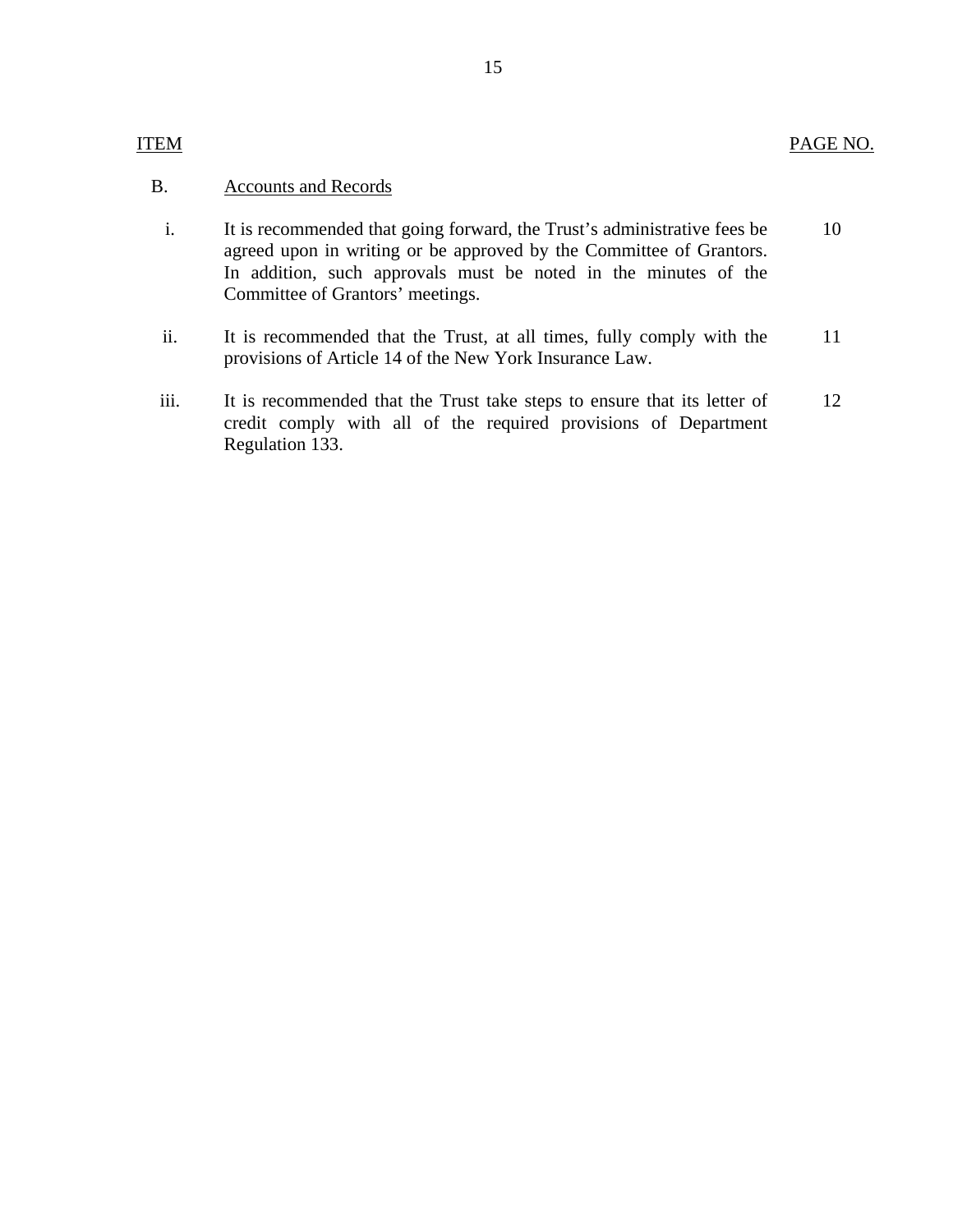Respectfully submitted,

 $\sqrt{s}$ /s/

 Fe Rosales, CFE Associate Insurance Examiner

STATE OF NEW YORK ) )ss: COUNTY OF NEW YORK )

FE ROSALES, being duly sworn, deposes and says that the foregoing report, subscribed by her, is true to the best of her knowledge and belief.

 $\sqrt{s}$ /s/

Fe Rosales

Subscribed and sworn to before me

this  $\qquad \qquad$  day of  $\qquad \qquad$  , 2011.